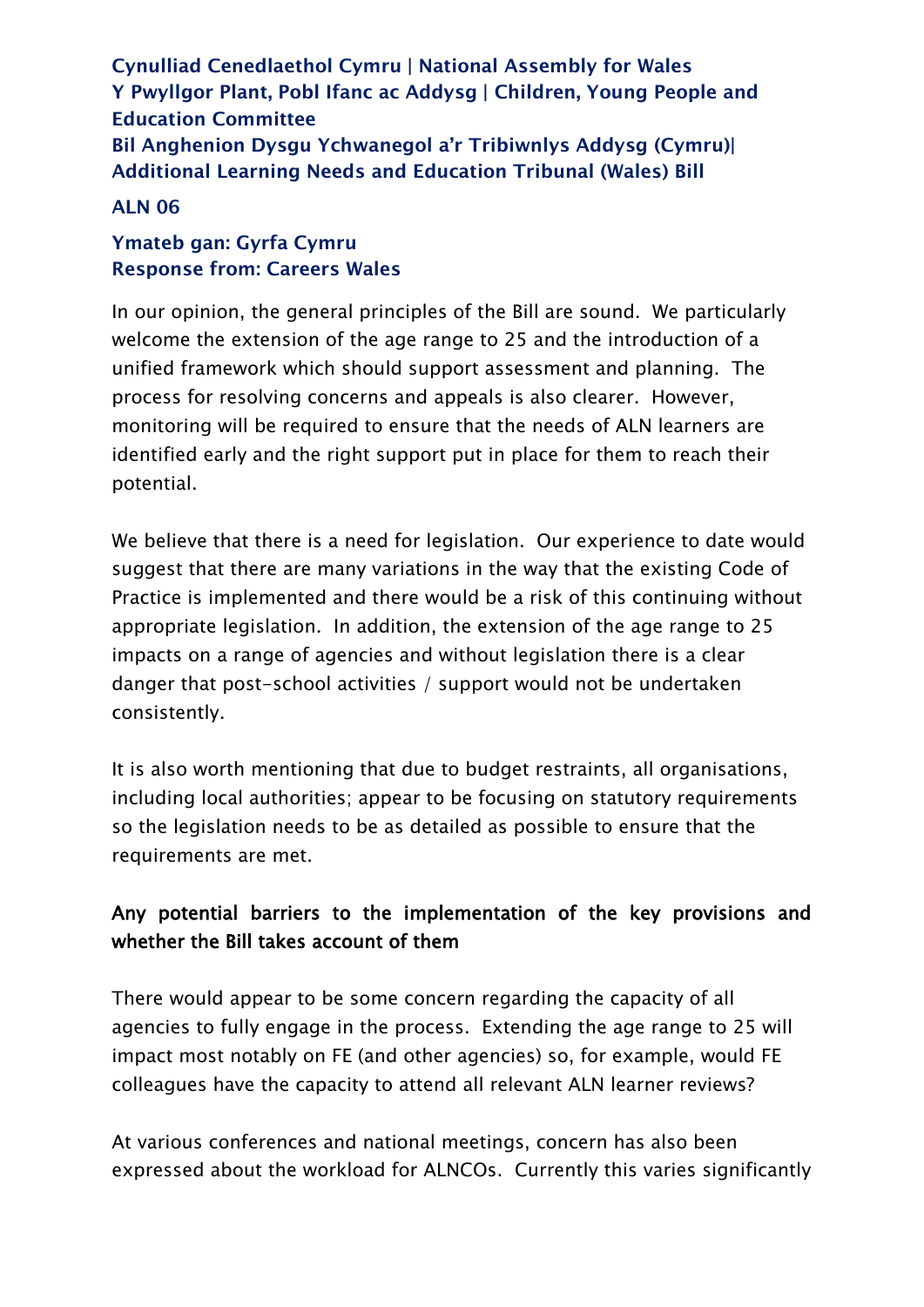depending on the implementation of the Code of Practice, but if the legislation is to be delivered consistently there is real potential for ALNCO workloads to increase, especially with the requirement to maintain IDPs and hold reviews for up to an estimated 23% of the learner population. The status of ALNCOs could also represent a barrier given that not all of them are currently in management positions.

There is a lack of clarity regarding impartial advice and guidance and advocacy for general issues, outside of the appeals process. It would help to strengthen the Bill in this respect.

The transfer of funding from Welsh Government to local authorities for specialist FE provision is potentially a barrier. Currently it is unclear how this will be implemented and therefore what impact this will have on options for young people requiring specialist provision.

There is a lack of statutory requirement in relation to agencies such as health and social services within the process, and the geographical and age related variations in service levels. In addition, access to some therapeutic services is variable, usually based on differing staffing levels.

### Whether there are any unintended consequences arising from the Bill

The Bill only applies to young people entering FE thereby excluding a group of vulnerable learners with IDPs who may seek to enter work based learning. There is no requirement for work based learning providers to maintain the IDP, nor any requirement for provision to be monitored. We believe that this could potentially put this group of learners at a disadvantage in terms of ensuring they receive the appropriate level of support.

Given the large numbers of young people included under the Bill there is the potential for ALNCOs/FE staff to "raise the bar" in terms of identifying who needs an IDP, which could lead to further inconsistency.

# The financial implications of the Bill (as set out in Part 2 of the Explanatory Memorandum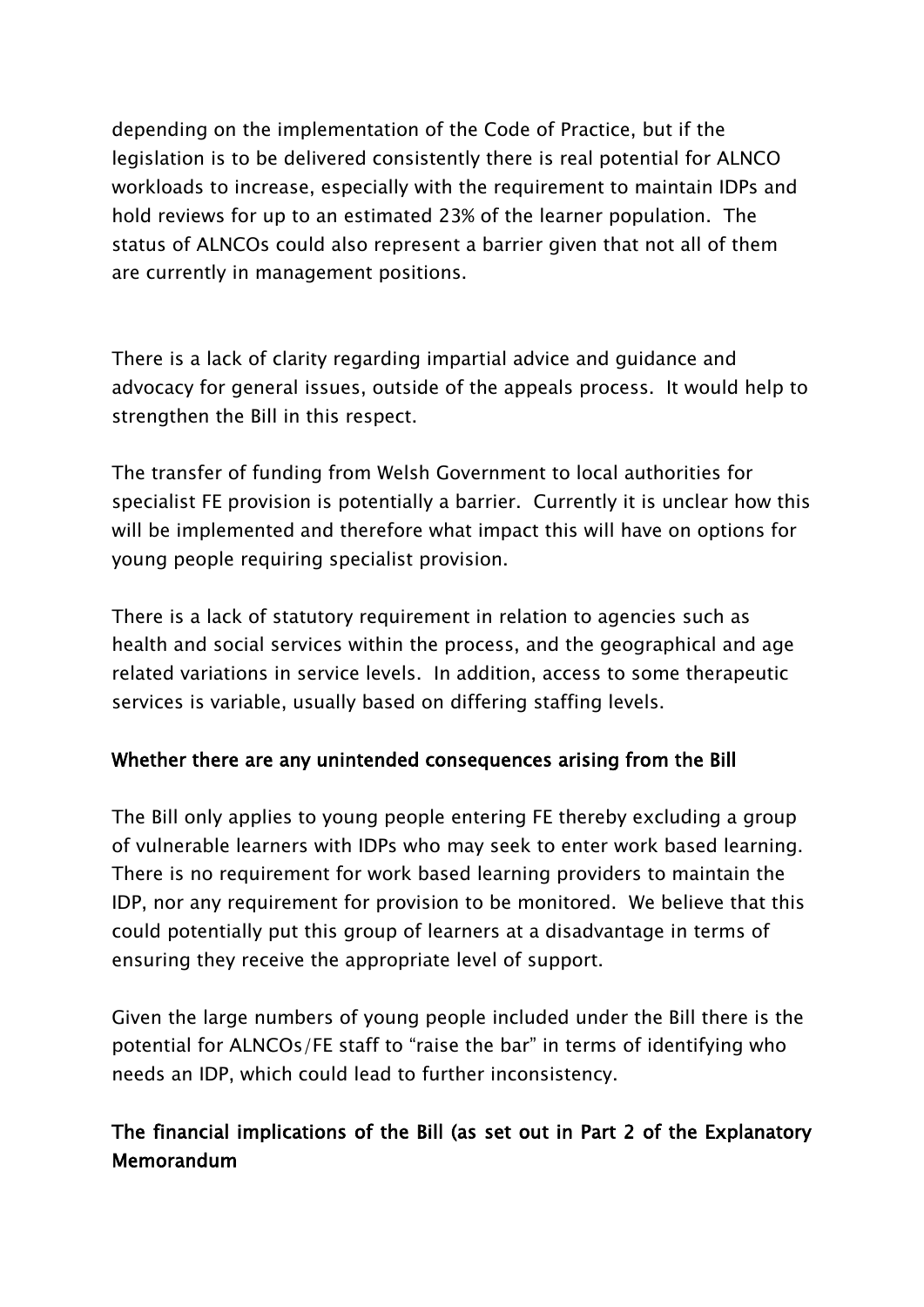The delay in implementing the new legislation means that costs could actually be higher than those identified in the Explanatory Memorandum. It is also worth noting that preparation for the introduction of the Bill, which in the first instance comes through the innovation fund, comes at a cost of at least £2.1 million.

# The appropriateness of the powers in the Bill for Welsh Ministers to make subordinate legislation (as set out in Chapter 5 of Part 1 of the Explanatory Memorandum)

This is not an area of expertise for Careers Wales and therefore we have no comments to make on this aspect of the Bill.

## Whether the Welsh Government's three overarching objectives (listed at para 3.3 of the Explanatory Memorandum) are the right objectives and if the Bill is sufficient to meet these

In principle we would agree with the three objectives listed in para 3.3. As stated previously, we agree with the extension of the age range to 25 and the unified process this should establish, and the aspiration for integrated assessment and planning, and a fairer system for providing information and resolving concerns are welcomed.

We would however, suggest that 3.3.a should be expanded to include 'young people aged 0-25 with ALN in schools and further education and those in Welsh Government funded work based learning'.

It is perhaps debatable as to whether 3.3b can be achieved given the lack of statutory responsibility placed on health in particular within the Bill, and the variation in level of service for some areas of health between children's and adults services (i.e. many services that are available to children or young people in education are not continued into adulthood even if the need still exists).

Whether the Welsh Government's ten core aims for the Bill (listed at paras 3.5-3.16 of the Explanatory Memorandum) are the right aims to have and if the Bill is sufficient to achieve these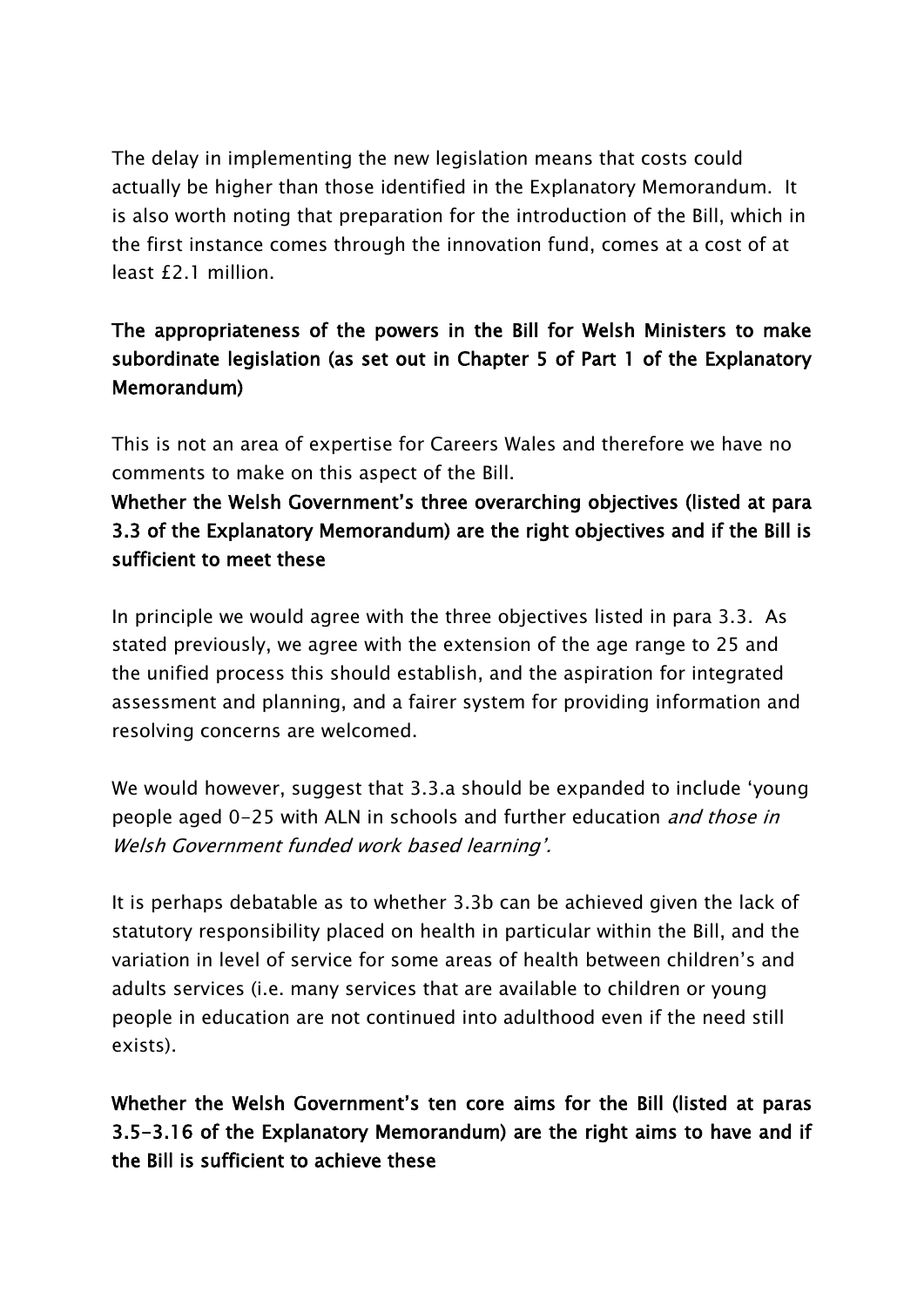Again in principle we would agree with the ten core aims which appear to succinctly summarise the aspiration of the new Bill. There are however some very practical issues that will inevitably influence the degree to which the ten core aims are achieved. For example, and as noted earlier, there will need to be formal systems established to ensure that the implementation of the Bill is monitored so that the needs of ALN learners are identified early and the right support put in place to ensure that they reach their potential. This is critical.

Other considerations include the issue of existing Welsh Government funding for specialist provision and how this will be devolved. If the funding is not ring fenced for FE provision there is some concern that this could adversely impact on the available options for young people.

The level of training offered to ALNCOs and FE staff will also impact on the achievement of these core aims.

### The provisions for collaboration and multi-agency working, and to what extent these are adequate

We believe that this element of the Bill could be strengthened. For example, Section 49 places a duty on certain public bodies to provide local authorities with 'information or other help', but does not formally require them to assess young people.

Information sharing has been and remains a huge issue and this needs to be properly addressed to facilitate multi-agency working.

The provision in the Bill isn't sufficiently explicit. Health needs to have a coordinator, for example, but there is no detail on the expectation of how health services and education establishments will work together.

# Whether there is enough clarity about the process for developing and maintaining Individual Development Plans (IDPs) and whose responsibility this will be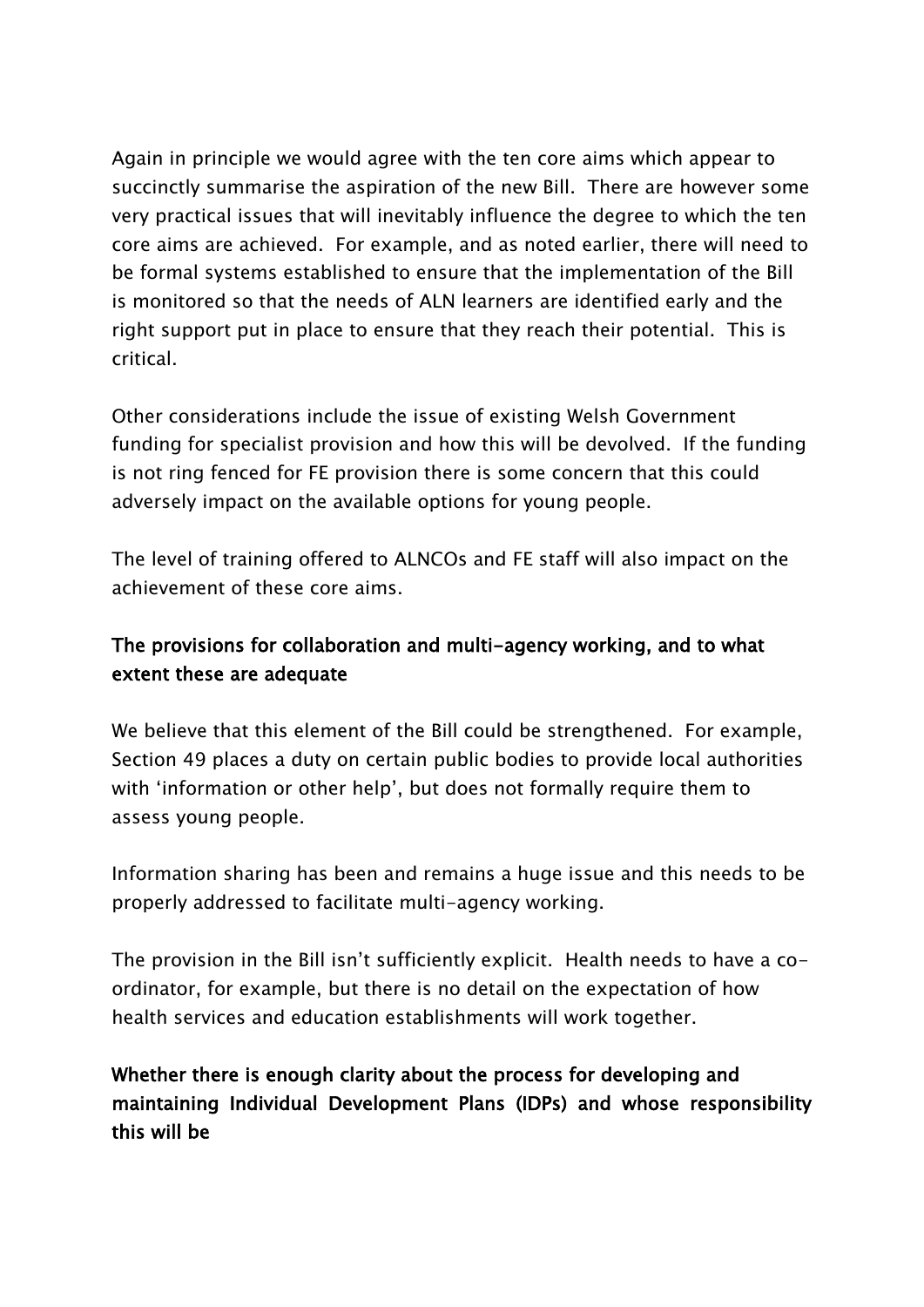This is a strength of the Bill. There is clear guidance for maintained schools, FE and local authorities (although again we would question why IDPs should not be maintained for learners engaged in Welsh Government funded work based learning).

### Whether the Bill will establish a genuinely age 0-25 system

Whilst the extension of the age range to 25 is welcomed, we don't believe that the Bill will genuinely establish a 0-25 system since it only applies to FE post-school and not work based learning.

In terms of entry to FE provision post-school, recent discussions with FE colleagues would suggest that there is perhaps a lack of clarity as to whether this will apply to all young people who access FE with an IDP or whether support will depend on the provision they access within the FE institution. Our assumption is that it will apply to all ALN learners with an IDP, but clarity is required.

Inevitably some vulnerable young people drop out and re-enter provision. If responsibility lies with the school or FE institution then which agency picks up the IDP to support the young person to re-engage when they are NEET? Similarly, who provides support to address issues in non-term time of provision?

### The capacity of the workforce to deliver the new arrangements

We have already noted the fact that the workload for ALNCOs will increase and that currently not all ALNCOs are in management positions. Similarly, the workload for College staff will also increase and as they do not consistently hold reviews currently for ALN learners capacity will be an issue.

Training will need to be in place for all agencies involved if person centred planning reviews are to be managed effectively.

To expand on our response to the issue of collaboration and multi-agency working, there needs to be more clarity (although this could form part of the Code of Practice) regarding who will be invited to attend reviews and the